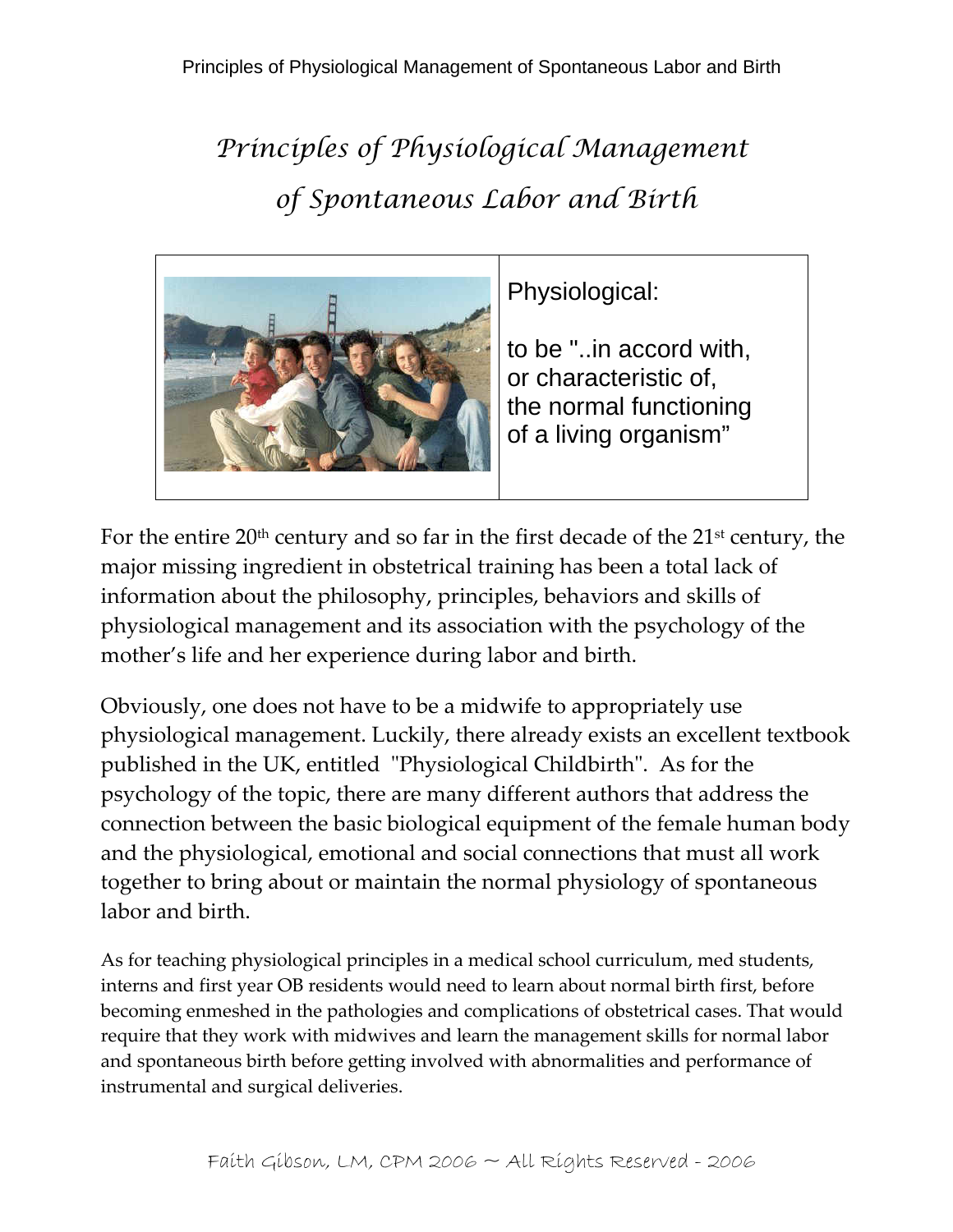Five Elements of Success for Normal Spontaneous Vaginal Birth



1. Healthy Mother/normal pregnancy/spontaneous onset of labor at term, mother *not* planning on the routine use of artificial hormone to accelerant labor, Rx pain medication or anesthesia

2. Parents and practitioners both understand the physiological and psychology of spontaneous labor and birth

3. Physiologically appropriate response by family and professional caregivers to the normal physical, biological and gravitational demands of spontaneous labor and birth

4. Psychologically appropriate response by family and professional caregivers to the emotional and psychological needs of the mother to the normal psychological stresses and painful sensations of labor and birth

5. Willingness of the mother to accept the pain of uterine contraction and the anxiety of not knowing much longer the process may take or how much harder the process may become.

\*\* The absence or severe dysfunction of any of these five elements will generate dysfunction and result in symptoms that will ultimately require medical or surgical intervention. This may incidentally lead to iatrogenic and/or nosocomial complications, including delayed or downstream complications affecting the mother's future reproductive function or quality of life or affecting the unborn or newborn baby in future a pregnancy.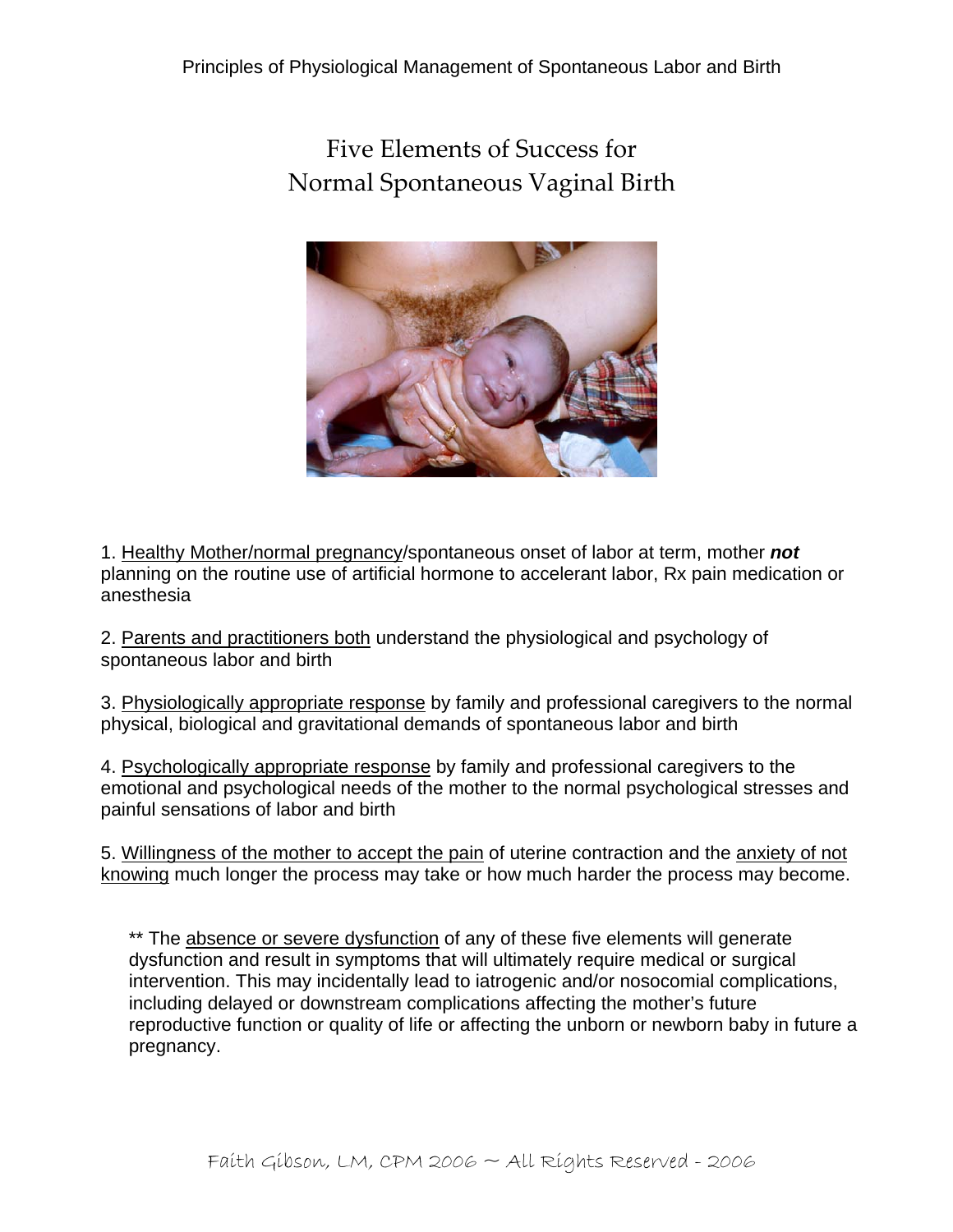Characteristic of Physiological Management include the following protocols, circumstances, practitioner behaviors, and technical skills:

**Continuity of care Patience with nature Social and emotional support Mother‐controlled environment Upright and mobile mother during active labor Provision for appropriate psychological privacy Recognition of the sexually‐based biology of spontaneous labor Full‐time presence of the primary caregiver during active labor Mother‐directed activities, positions & postures for labor & birth Non‐pharmaceutical pain management such as showers & deep water tubs Judicious use of drugs and anesthesia when medically indicated or requested by mother Absence of arbitrary time limits as long reasonable progress, mother & baby OK Birth position by maternal choice unless medical factors require otherwise Mother‐Directed Pushing / NO Valsalva maneuver (prolonged breath‐holding) Physiological clamping of umbilical cord, after circulation stopped (2 to 5 minutes) Immediate possession and control of newborn by parent unless major medical concerns On‐going and unified care and support of the mother‐baby during the postpartum Access to appropriate care for the ʹSecond Nine Monthsʹ ‐‐ breastfeeding advise,**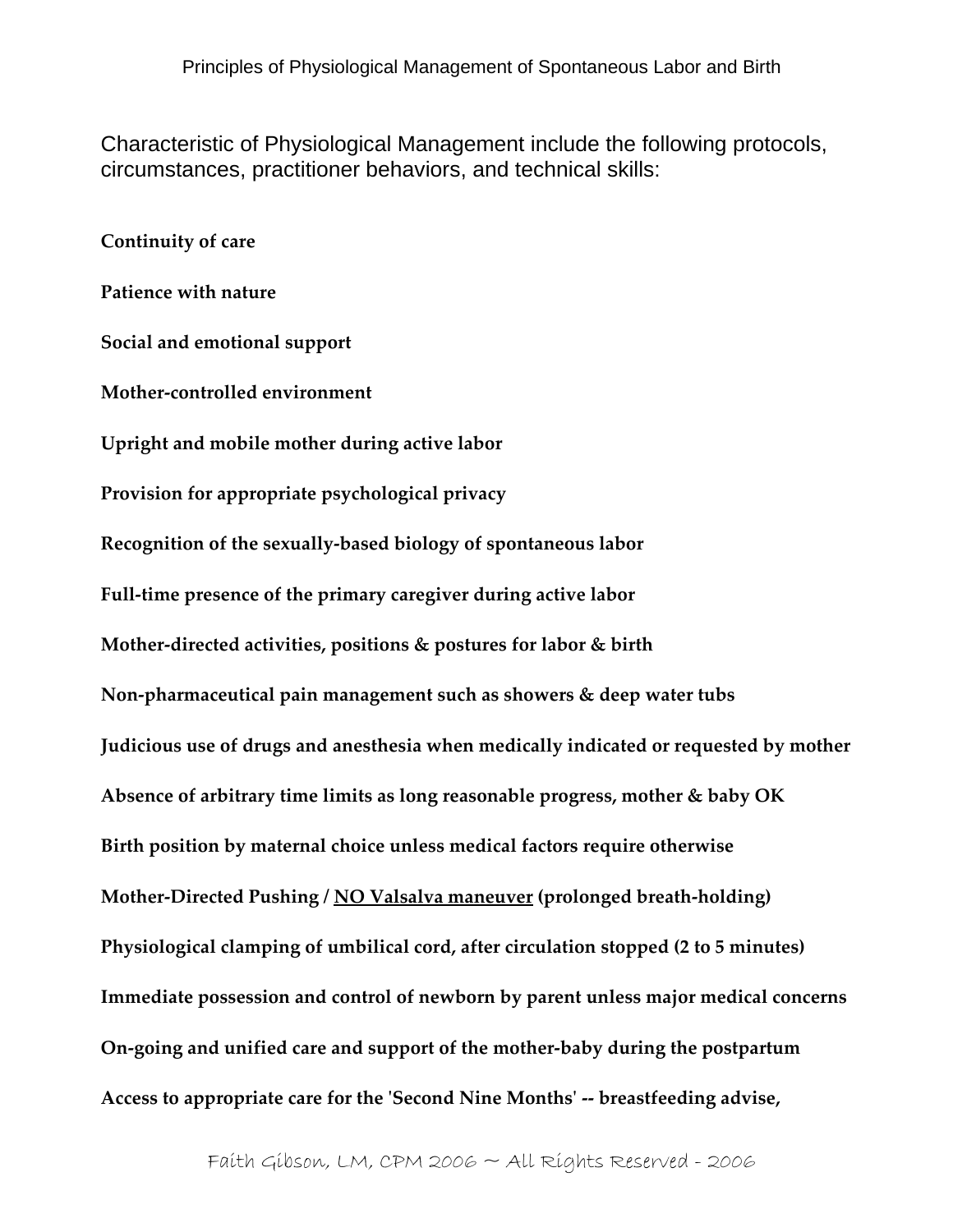infant development, parenting and psychological adjustments to postpartum stresses relative to other children and spouse, employment outside the home, monitoring for s/s of postpartum depression or other mother‐baby relationship problems, et cetera



## **The Anatomy of Normal Childbirth**

The childbearing pelvis – that is, the internal bones that form the passage the baby must pass through -- is a hollow space shaped like the lower-case letter "**j**". In anatomical terms, this is called the

parturient axis, named the "curve of Carus" in 1789 by the German anatomy professor Gustav Carus.

People usually think of the birth canal as a straight chute ( like a lower-case '**l**'), going straight down thru the lower half o f the mother's body. In other words, if the mother was lying down and you were watching from the side, people *wrong ly* assume that her baby would pass through the pelvis and out of her body the same way a train comes out of a tunnel – a straight cylindrical object passing thru a straight cylindrical container. But this is *not* anatomically accurate for our human anatomy. **Black line traces the "J" of birth canal** 



Imagine instead that you are looking at an upright pregnant woman from the side as she labors and gives birth while still in an upright posture. If you had x-ray vision, you would see that the long stem of the '**j**' tracks with the mother's lower spine and the curved foot of the letter bends forward with the lower third of the birth canal. The pelvic outlet -- last  $1/3$  of the journey -- bends forward at a 60degree angle, which requires the baby negotiate an acute angle (or corner) just prior to birth.

This design was perfected millions of years ago for normal birth an upright position. When the mother is standing, her baby will emerge into the world going forward into her waiting hands. This is very different from going straight down towards the floor, where it would be hard for her to reach and might be injured as it fell to the ground. Not doubt "frontal delivery" is an important survival characteristic, as 99.99% of human history predates hospital obstetrics, which meant it was the mother herself who was responsible for 'catching' her baby.



Were you to look down into the pelvis from the top, you would hollow bowl with smooth walls on three sides but slightly bent encroaching bony mass and perhaps being stopped by it. notice that the big triangle-shaped bone at the very end of the spine -- the sacrum and coccyx -- encroaches into the pelvic outlet about half an inch. In this regard, the pelvis is like a in on the fourth side, making it difficult for anything that is the same size and shape as its upper circumference to pass through and out the bottom without seriously banging into this

Faith Gibson, LM, CPM 2006 ~ All Rights Reserved - 2006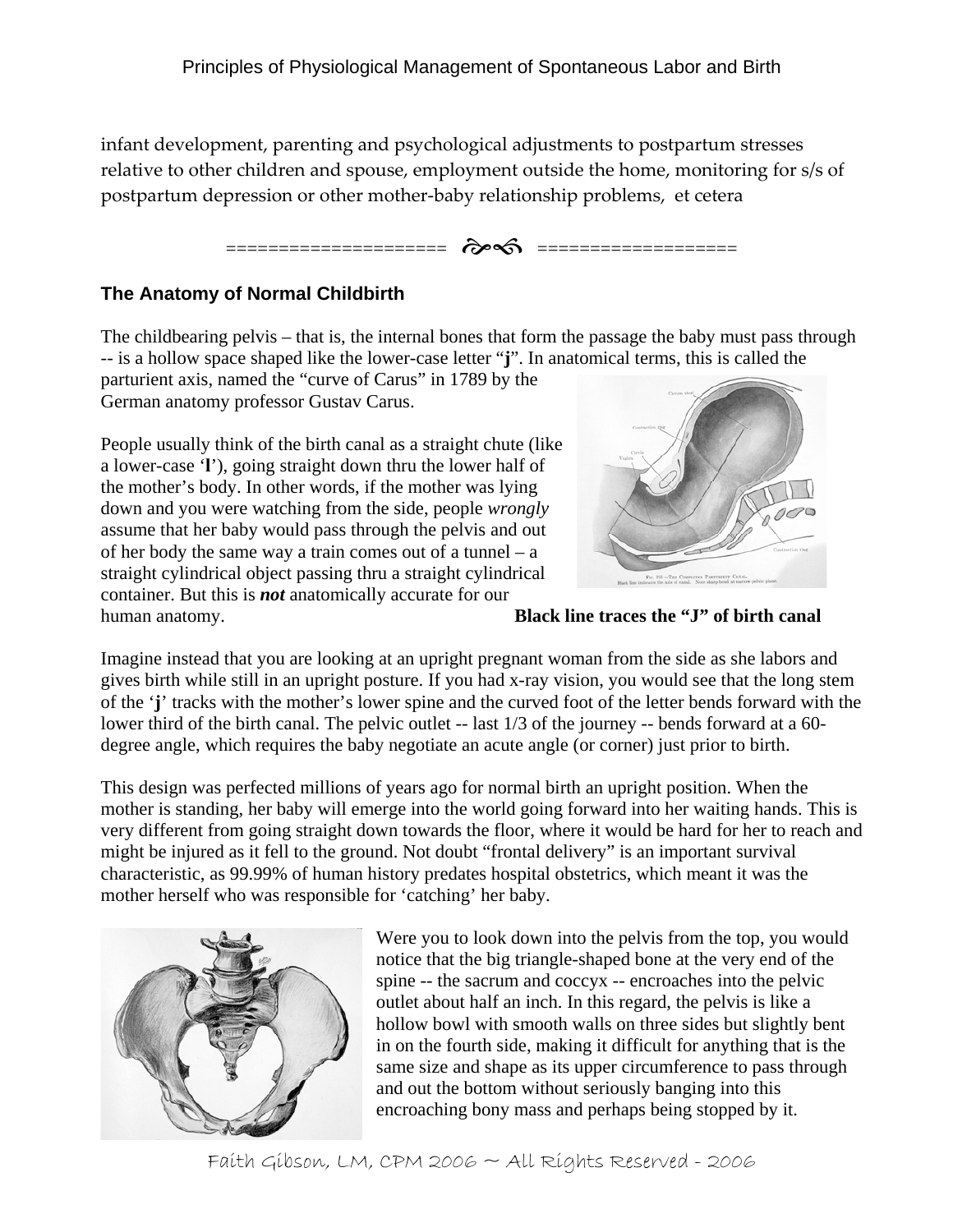## Principles of Physiological Management of Spontaneous Labor and Birth

However, our biological evolution has adapted to this potential problem by providing a specific type happen. The place where coccyx affixes to the lower edge of the sacrum is a joint – that is, motion is loosen and widen slightly front to back and from side to side. This gives the baby up to an extra 2 1/2 difference between a normal spontaneous birth with a healthy baby and an obstructed labor that traps of flexibility. During the second stage of labor, after the head has passed thru the fully dilated cervix and the baby's has begun its trek down into the birth canal, you would see something remarkable possible – and the effects of pregnancy hormones make the coccyx, sacrum and all other pelvic joints slightly movable. In addition, these hormones also make the cartilage holding the two sides of the pubic bone more elastic. In conjunction with the right use of gravity -- a mother who is upright and mobile -- (i.e., and not lying down or bearing her weight on her sacrum), the three pelvic joints centimeters (or 1 inch) of additional room to negotiate its passage into the world. This can be the the unborn fetus and requires the use of forceps or Cesarean section to save the live of the baby.



**The Parturient Axis:** The baby must first negotiate its way under the **pubic bone** by rotating its head from sideways (head position #1) to an **up / down orientation** (#2)

Then the **crown** of the baby's head spins under the public arch (#2). When the mother is lying down, the baby's head will be **born by going up, towards the ceiling**.

Head position #3 is **after** the baby's head has already delivered upward. The head turns to line up with the body as the baby's shoulders rotates and deliver.

**. The physiology of normal birth:** When the baby's head and the mother's pelvis is a **1** reasonably good match, which is the norm in the human species, the fetal head gradually molds to fit down into the bony pelvic bowl of the human female. In conjunction with voluntary pushing efforts by the mother, the unborn baby gradually makes his or her way down into, thru and finally out of the pelvis, a journey of approximately 6 vertical inches. Sometimes the soft tissue of the mother can be damaged, but minor injuries usually heal without causing any long-term problems.

**Length of Normal Labor:** Some babies take a little longer than different reasons for this. The most frequent is a labor in which average time to pass through the pelvis. There are several uterine contractions are not long and strong enough or frequent enough to do the job. This usually has nothing to do with the size or fit of the baby and is often a normal variation of labor that can eventually correct itself *without* medical intervention.

When contractions are frequent and forceful and the expected between the baby and the pelvic. The baby's head may be a bit progress still doesn't occur, the likely reason is a tight fit big for its mother's pelvis, be tipped off to one side (asynclitic)



Faith Gibson, LM, CPM 2006 ~ All Rights Reserved - 2006